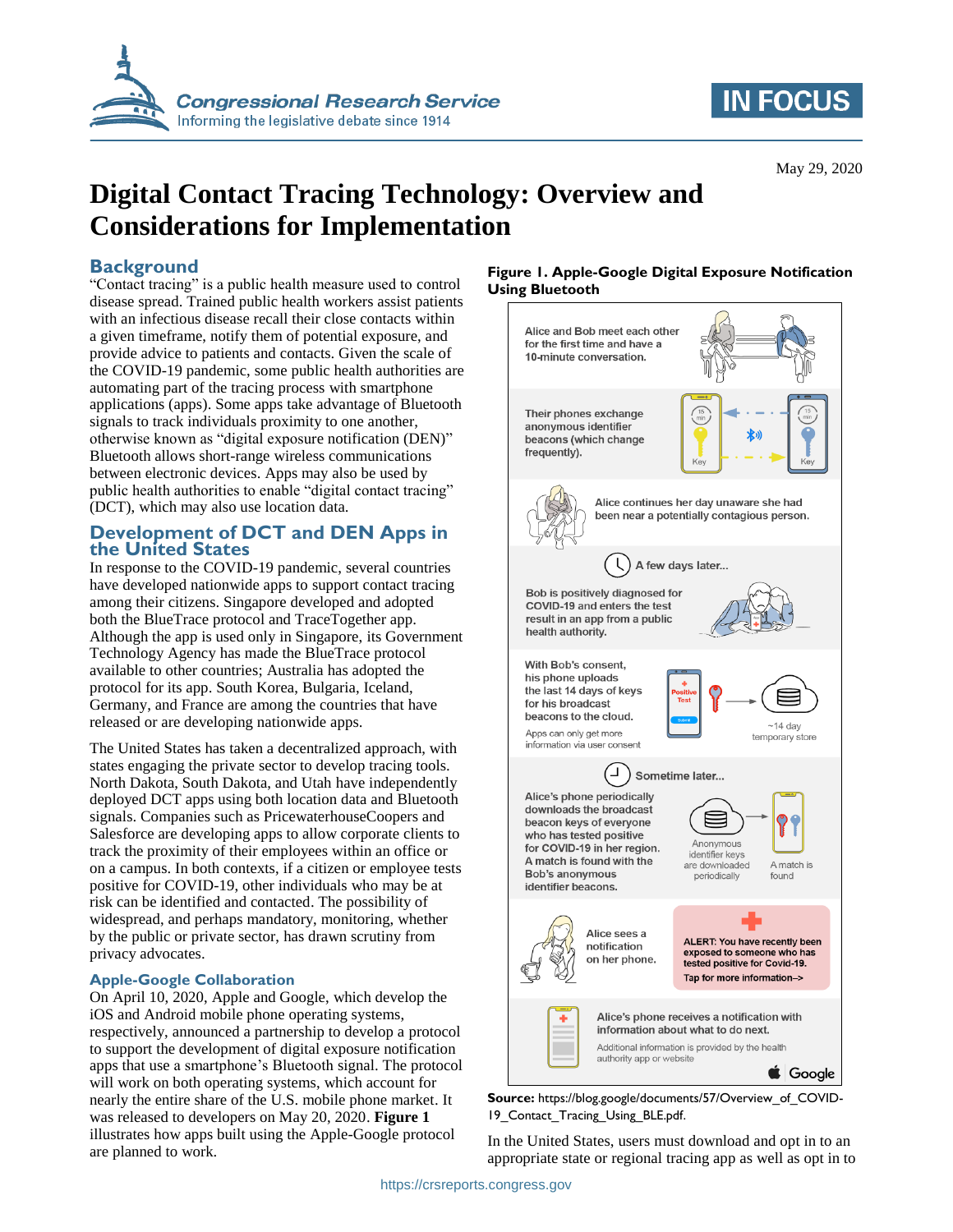the Apple-Google tracking feature in the operating system. Once enabled, a person's smartphone will exchange anonymous identifier beacon keys with nearby smartphones using the Bluetooth signal. According to both companies, personally identifiable information will not be collected.

The anonymous identifier beacon keys remain on a person's phone unless that person reports a positive COVID-19 diagnosis through the app. At that point, the phone uploads the last 14 days of proximate contact data to a server, which sends automated alerts to the individuals whose beacon keys are in the dataset. The alert provides recipients with public health information and what actions to take without revealing the identity of the infected person.

## **Considerations for Implementation**

Discussion of U.S. digital contact tracing has identified a number of challenges related to its use, including Bluetooth limitations, app effectiveness versus personal privacy, interoperability, and coverage. Each poses a different challenge to effective use of digital tracing capabilities.

#### **Bluetooth Limitations**

The Bluetooth signal strength and attenuation are variable and affected by numerous factors. Distance between smartphones, smartphone type, and object interference affect signal strength, which will be stronger when a smartphone is carried by hand and weaker from the bottom of a purse. Signal variation will make distance sensitivity calibration difficult, affecting the accuracy of the app. Observers have noted that if the calibration is too sensitive, there would be a risk of false positives, but if it is not sensitive enough, some interactions would go undetected.

#### **App Effectiveness Versus Personal Privacy**

Bluetooth data cannot provide the location of possible contacts, only that two users have been proximate. Global Positioning System (GPS) data, and to a lesser extent cell tower signal and Wi-Fi data, can provide location information. Apps collecting both Bluetooth and location data provide greater detail to health officials than apps using only Bluetooth tracking, which may better support manual contact tracing efforts by identifying where exposure may have occurred. Apple and Google, though, have explicitly banned the collection of location data by apps built using their protocol to protect individual privacy.

State public health officials will need to decide to either use a Bluetooth-only app that will only identify encounters or use another app that will identify encounters and collect more detailed location data. They will also need to determine whether to make the use of digital contact tracing apps mandatory. Privacy advocates have raised concerns surrounding apps using location data, fearing the data may be used for punitive purposes, such as individual quarantine enforcement, or used for purposes unrelated to fighting the pandemic, such as law enforcement.

#### **Interoperability**

As of May 20, 2020, Apple and Google have reported that 22 countries across 5 continents and many U.S. states have decided to base their apps on its protocol. As noted earlier, though, some countries and U.S. states developed their digital contact tracing apps before Apple and Google made their announcement. Since Apple and Google disallow the collection of location data in apps using their protocol, the

state apps already in use, and any new apps that use location data, will not be interoperable with those using the Apple-Google protocol. The inability to exchange data among some proximate app users will impact the effectiveness of digital contact tracing efforts.

#### **Coverage: Public Attitudes and Tech Availability**

Many epidemiologists have stated that apps will be effective in halting the spread of COVID-19 nationwide if between 60% and 80% of the population downloads and uses them. However, it may not be possible to reach even the low end of this estimate. A recent Washington Post-University of Maryland poll found that nearly 60% of Americans would be either unable or unwilling to use a digital contact tracing smartphone app. Differences in state digital contact tracing requirements and uneven adoption across states may further complicate efforts to reach the required number of users nationwide.

U.S. smartphone ownership rates will affect the ability to reach the estimated number threshold needed for effective digital contact tracing. The Pew Research Center found that in 2019, 81% of Americans had a smartphone, but that figure is lower for the elderly and those making less than \$50,000. Those without smartphones will not benefit from public health interventions enabled by digital tracing apps.

### **Related Legislative Proposals**

As of May 22, 2020, three bills have been introduced that address privacy issues related to digital contact tracing apps, one proposal from the Senate and a second proposal that has been introduced in both the House and the Senate:

- The Public Health Emergency Privacy Act (H.R. 6866, S. 3749) was introduced in the House by Representative Anna Eshoo on May 14, 2020, and referred to the Committee on Energy and Commerce the same day. The bill was introduced in the Senate by Senator Richard Blumenthal the same day and referred to the Committee on Health, Education, Labor, and Pensions.
- The COVID-19 Consumer Data Protection Act of 2020 (S. 3663) was introduced in the Senate by Senator Roger Wicker on May 7, 2020, and referred to the Committee on Commerce, Science, and Transportation the same day. A House version has not been introduced.

The three bills aimed at securing the data collected by digital contact tracing apps differ significantly in their approaches, such as:

- how and to what extent the legislation would ensure government transparency and consumer privacy;
- the scope of entities covered (private, or public and private);
- whether to preempt state laws that might require more robust consumer protections; and
- whether to provide a private right of action to individuals against companies if their data is used in an unauthorized manner.

**Patricia Moloney Figliola**, Specialist in Internet and Telecommunications Policy